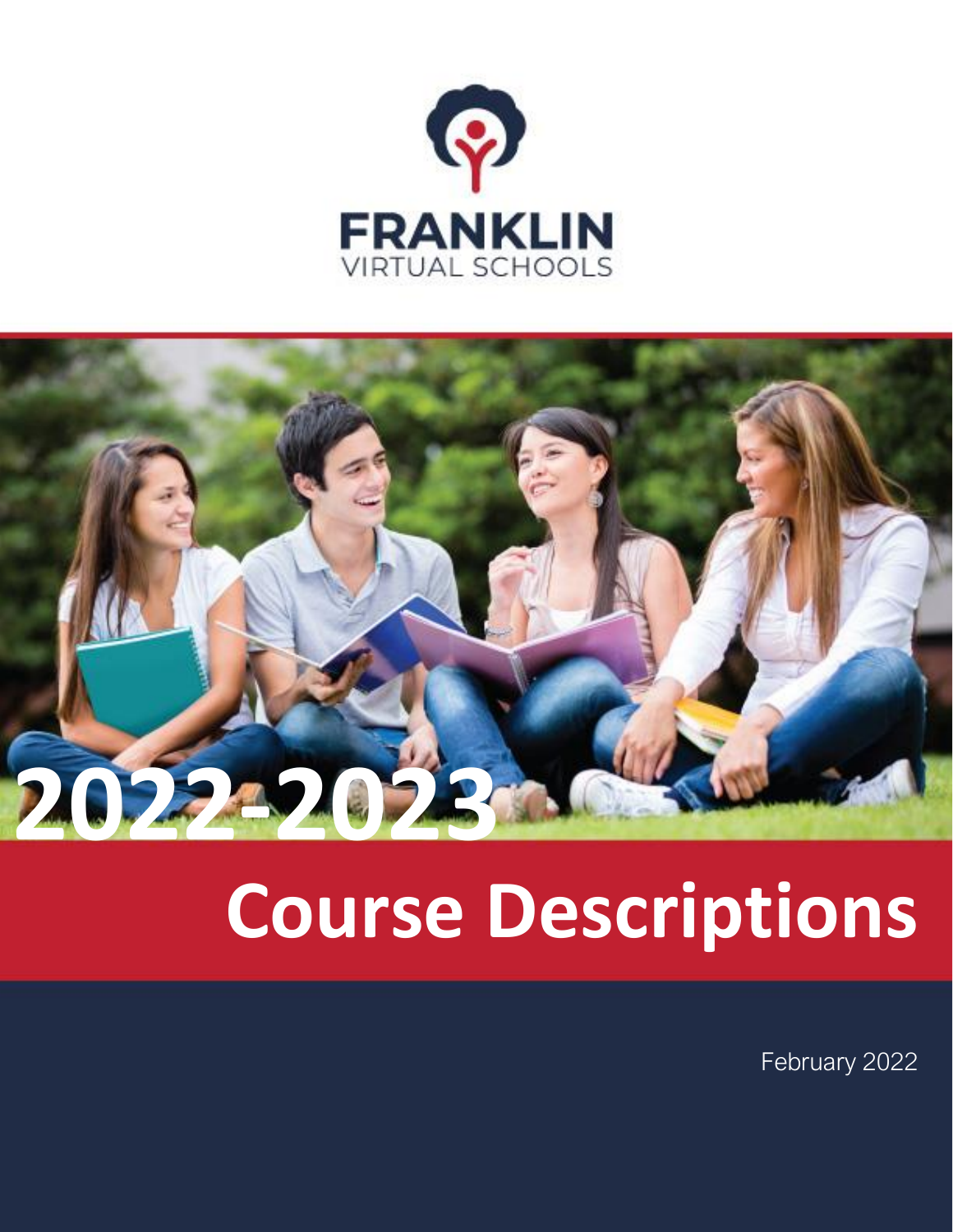# 2022-2023 Course Descriptions



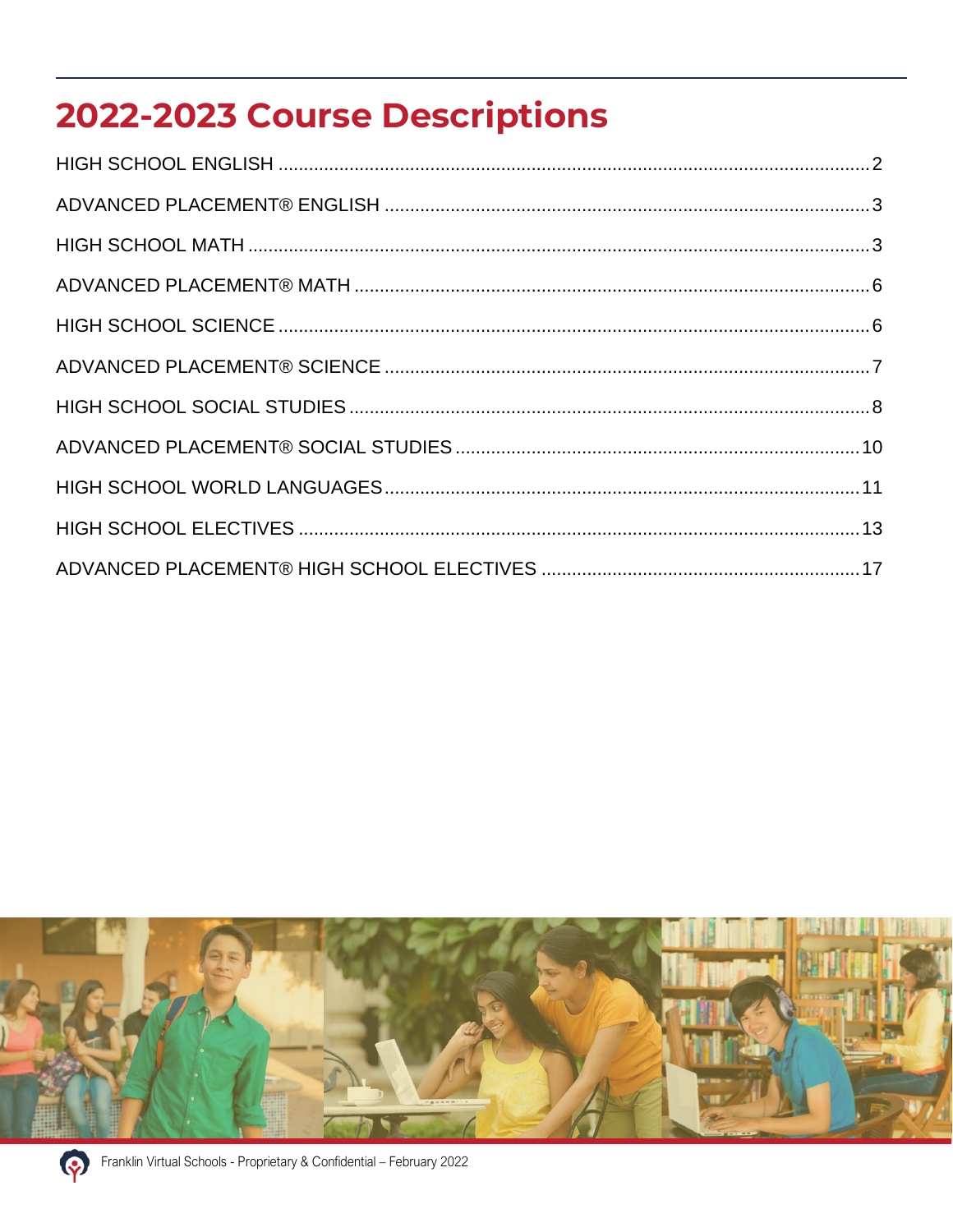# **2022–2023 Course Descriptions**

# <span id="page-2-0"></span>**HIGH SCHOOL ENGLISH**

#### **English Language Arts 9 and Honors English Language Arts 9 (1.0 credit)**

This freshman-year English course engages students in literary analysis and inferential evaluation of great texts both classic and contemporary. While critically reading fiction, poetry, drama, and literary nonfiction, students will master comprehension and literary- analysis strategies. Interwoven in the lessons across two semesters are activities that encourage students to strengthen their oral language skills and produce clear, coherent writing. Students will read a range of classic texts including Homer's The Odyssey, Shakespeare's Romeo and Juliet, and Richard Connell's "The Most Dangerous Game. They will study also short but complex texts, including influential speeches by Dr. Martin Luther King Jr., Franklin D. Roosevelt, and Ronald Reagan. Contemporary texts by Richard Preston, Julia Alvarez, and Maya Angelou round out the course.

#### **English Language Arts 10 and Honors English Language Arts 10 (1.0 credit)**

Focused on application, this sophomore English course reinforces literary analysis and twenty-first century skills with superb pieces of literature and literary nonfiction, appli-cation e-resources, and educational interactives. Each thematic unit focuses on specific literary analysis skills and allows students to apply them to a range of genres and text structures. As these units meld modeling and application, they also expand on training in media literacy, twenty-first century career skills, and the essentials of grammar and vocabulary. Under the guidance of the eWriting software, students also compose descriptive, persuasive, expository, literary analyses, research, narrative, and compare-contrast essays.

Prerequisite: English Language Arts 9

#### **English Language Arts 11 and Honors English Language Arts 11 (1.0 credit)**

This junior-year English course invites students to delve into American literature from early American Indian voices through contemporary works. Students engage in literary analysis and inferential evaluation of great texts as the centerpieces of this course. While critically reading fiction, poetry, drama, and expository nonfiction, students master comprehension and literary analysis strategies. Interwoven in the lessons across two semesters are tasks that encourage students to strengthen their oral language skills and produce creative, coherent writing. Students read a range of short but complex texts, including works by Ralph Waldo Emerson, Emily Dickinson, Herman Melville, Nathaniel Hawthorne, Paul Laurence Dunbar, Martin Luther King, Jr., F. Scott Fitzgerald, Sandra Cisneros, Amy Tan, and Dave Eggers.

Prerequisites: English Language Arts 10

#### **English Language Arts 12 and Honors English Language Arts 12 (1.0 credit)**

This senior-level English course offers fascinating insight into British literary traditions spanning from Anglo-Saxon writing to the Modern Period. With interactive introductions and historical contexts, this full-year course connects philosophical, political, religious, ethical, and social influences of each time period to the works of many notable authors, including Chaucer, William Shakespeare, Queen Elizabeth I, Elizabeth Barrett Browning, and Virginia Woolf. Adding an extra dimension to the British literary experience, this course also exposes students to world literature, including works from India, Europe, China, and Spain. Prerequisites: English Language Arts 11

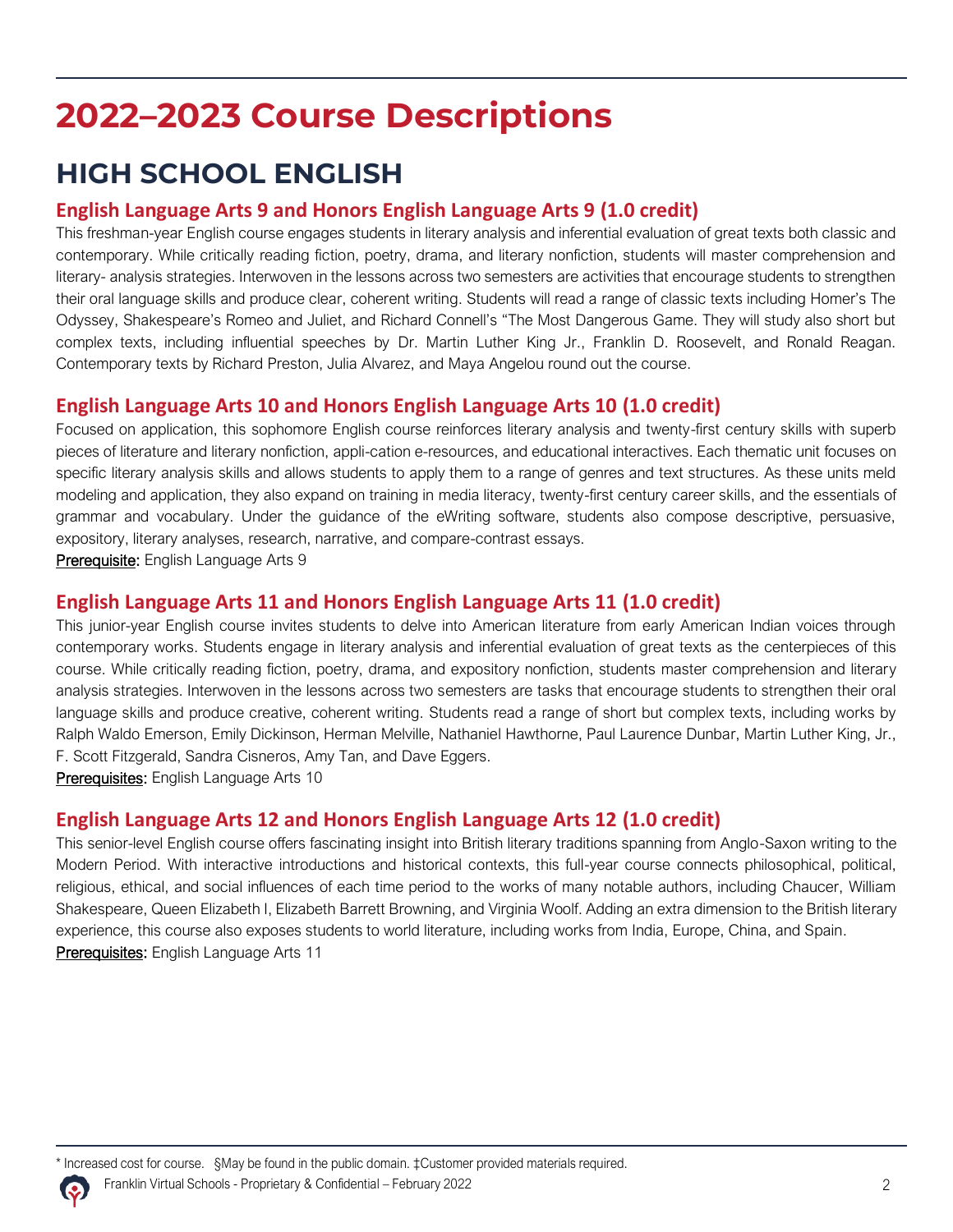## <span id="page-3-0"></span>**ADVANCED PLACEMENT® ENGLISH**

#### **AP® English Language and Composition (1.0 credit) \*‡**

This college-level course prepares students for the Advanced Placement English Language and Composition Exam while exploring and analyzing a variety of rhe-torical contexts. This is a fast-paced, upper-level course designed for highly motivated students. Multiple opportunities are provided to enhance test-taking skills through critical reading, writing, classroom assignments, and discussion activities. Advanced Placement English Language and Composition practice assessments and essays will be given throughout the course as well. This course provides students an opportunity to increase knowledge concerning prose of many styles and genres, including essays, journalistic writing, political writing, science writing, nature writing, autobiographies/biographies, diaries, speeches, history writing, and critical writing. Throughout the course, there is an intense focus on writing and revising expository, analytical, and argumentative essays to prepare students for a broad range of writing purposes.

#### Customer-Provided Required Physical Materials:

- Shea, R. et al. (2013). *The language of composition: Reading – writing – rhetoric*. (2nd ed.) Boston, MA: Bedford/St. Martin's.
- Ehrenreich, B. (2002). *Nickel and dimed: On (not) getting by in America*. New York, NY: Holt. §
- Krakauer, J. (1996). *Into the wild*. New York, NY: Villard. §
- McCourt, F. (1996). *Angela's ashes: A memoir*. New York, NY: Scribner. §

#### **AP® English Literature and Composition (1.0 credit) \*‡**

English Literature & Composition is designed to be a college/university-level course. This course equips students to critically analyze all forms of literature in order to comment insightfully about an author's or genre's use of style or literary device. Students will also interpret meaning based on form; examine the trademark characteristics of literary genres and periods; and critique literary works through ex-pository, analytical, and argumentative essays. As students consider styles and devices, they will apply them to their creative writing. In addition to exposing students to college-level English course work, this course prepares them for the AP exam.

#### Customer-Provided Required Physical Materials:

• Arp, Thomas and Johnson, Greg (2008). Perrine's *Literature: Structure, Sound, and Sense* (10th ed.). Boston, MA: Wadsworth.

# <span id="page-3-1"></span>**HIGH SCHOOL MATH**

#### **Algebra I (1.0 credit) and Honors Algebra I (1.0 credit)**

This full-year course focuses on five critical areas: relationships between quantities and reasoning with equations, linear and exponential relationships, descriptive statistics, expressions and equations, and quadratic functions and modeling. This course builds on the foundation set in middle grades by deepening students' understanding of linear and exponential functions, and developing fluency in writing and solving one-variable equations and inequalities. Students will interpret, analyze, compare, and contrast functions that are represented numerically, tabularly, graphically, and algebraically. Quantitative reasoning is a common thread throughout the course as students use algebra to represent quantities and the relationships among those quantities in a variety of ways. Standards of mathematical practice and process are embedded throughout the course, as students make sense of problem situations, solve novel problems, reason abstractly, and think critically.

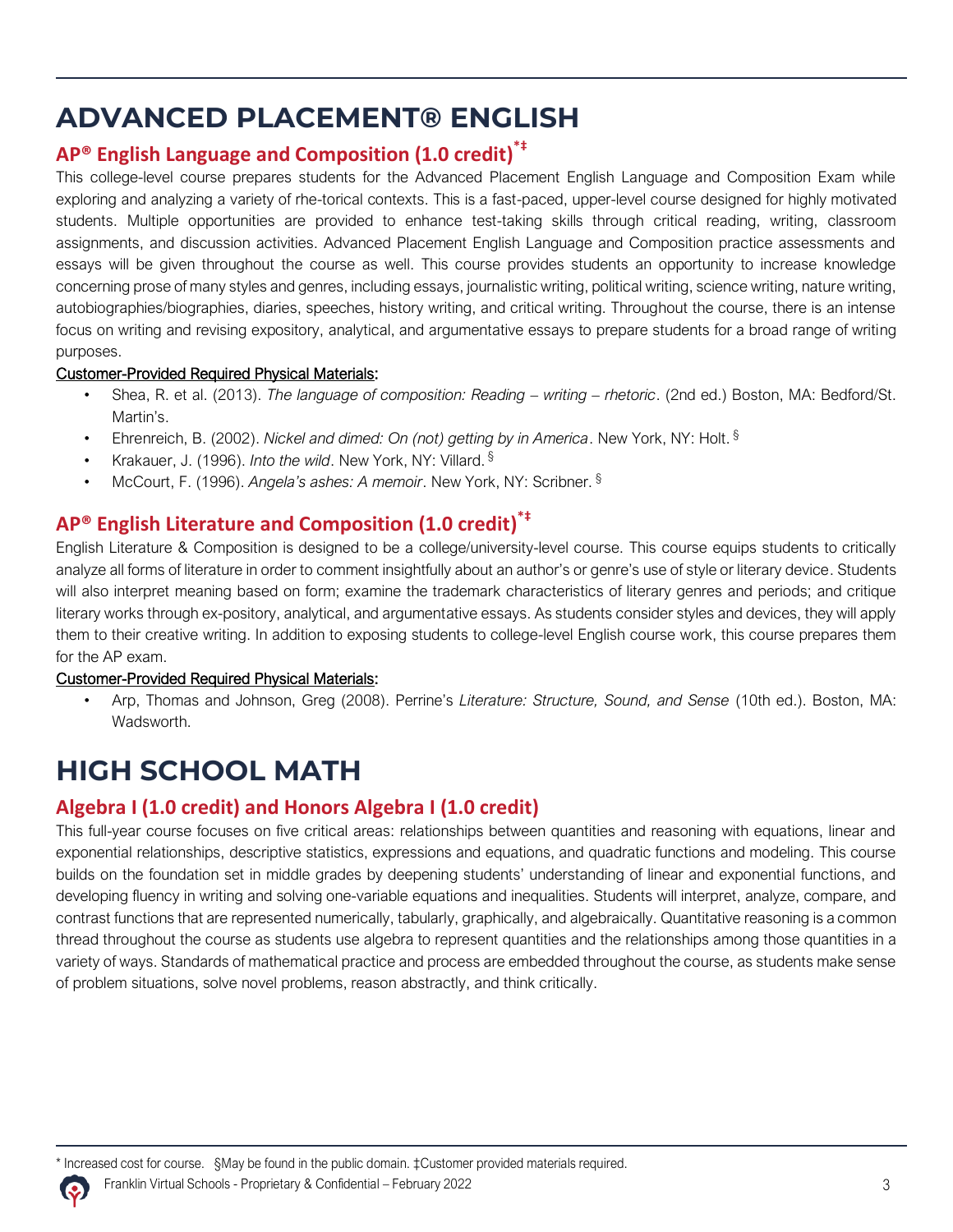#### **Algebra II (1.0 credit) and Honors Algebra II (1.0 credit)**

This course formalizes what students learned about geometry in the middle grades with a focus on reasoning and making mathematical arguments. Mathematical reasoning is introduced with a study of triangle congruency, including exposure to formal proofs and geometric constructions. Then students extend what they have to other essential triangle concepts, including similarity, right-triangle trigonometry, and the Laws of Sines and Cosines. Moving on to other shapes, students justify and derive various formulas for circumference, area, and volume, as well as cross-sections of solids and rotations of two-dimensional objects. Students then make important connections between geometry and algebra, including special triangles, slopes of parallel andperpendicular lines, and parabolas in the coordinate plane, before delving into an in-depth investigation of the geometry of circles. The course closes with a study of set theory and probability, as students apply theoretical and experimental probabil-ity to make decisions informed by data analysis.

Prerequisite: Algebra I, Geometry

#### **Concepts in Probability and Statistics (1.0 credit)**

This full-year high school course provides an alternative math credit for students who may not wish to pursue more advanced mathematics courses such as Algebra II and Precalculus. The first half of the course begins with an in-depth study of probability and an exploration of sampling and comparing populations and closes with units on data distributions and data analysis. In the second half of the course, students create and analyze scatterplots and study two-way tables and normal distributions. Finally, students apply probability to topics such as conditional probability, combinations and permutations, and sets.

#### **Financial Math (1.0 credit)**

Connecting practical mathematical concepts to personal and business settings, this course offers informative and highly useful lessons that challenge students to gain a deeper understanding of financial math. Relevant, project-based learning activities cover stimulating topics such as personal financial planning, budgeting and wise spending, banking, paying taxes, the importance of insurance, long-term investing, buying a house, consumer loans, economic principles, traveling abroad, starting a business, and analyzing business data. Offered as a two-semester course for high school students, this course encourages mastery of math skill sets, including percentages, proportions, data analysis, linear systems, and exponential functions.

#### **Geometry (1.0 credit) and Honors Geometry (1.0 credit)**

The course begins by exploring the foundational concepts of Euclidean Geometry in which students learn the terminology of geometry, measuring, proving theorems, and constructing figures. Students then expand on their knowledge of transformations and complete an assignment on identifying point symmetry as well as completing a performance task on tessellations. The course continues with an in-depth look at triangles where students prove theorems, relating congruency and similarity in terms of transformations, and connecting right triangles relationships to trigonometry. Students study set theory and apply probability through theoretical and experimental probability, two-way tables, and combinations and permutations. With lessons pertaining to quadrilaterals, students can identify the various figures based on their key features. Within the circles units, students identify angles, radii, and chords, perform a performance-based task on tangents, and then compute the circumference and area of various circles. Then students study parabolas, ellipses and hyperbolas before modeling and computing two- and threedimensional figures.

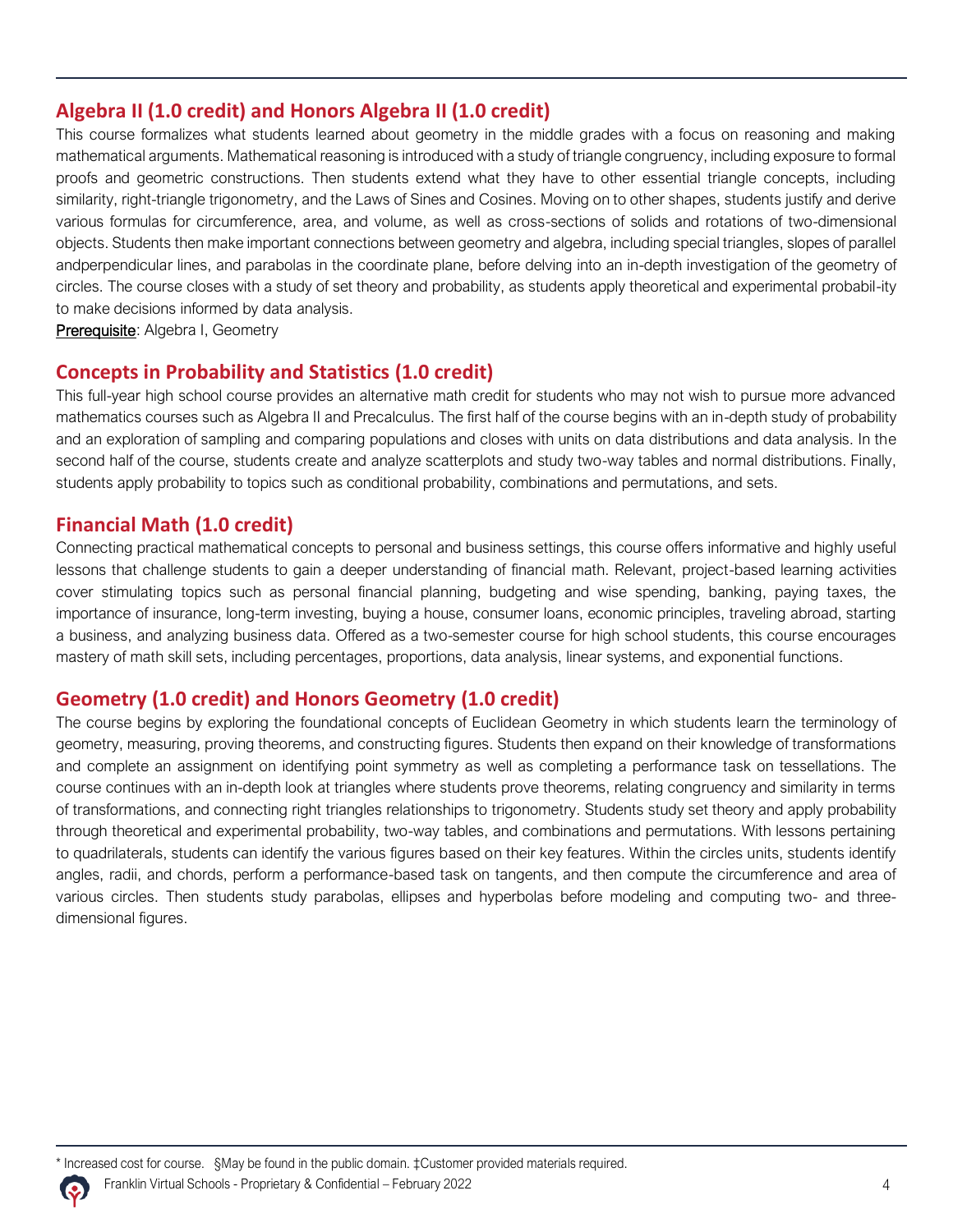#### **Integrated Mathematics I (1.0 credit)**

The first in an integrated math series for high school, this course formalizes and extends middle school mathematics, deepening students' understanding of linear relationships. The course begins with a review of relationships between quantities, building from unit conversion to a study of expressions, equations, and inequalities. Students contrast linear and exponential relationships, including a study of sequences, as well as applications such as growth and decay. Students review one-, two-, and multi-step equations, formally reasoning about each step using properties of equality. Students extend this reasoning to systems of linear equations. Students use descriptive statistics to analyze data before turning their attention to transformations and the relationship between algebra and geometry on the coordinate plane.

#### **Integrated Mathematics II (1.0 credit)**

This course begins with a brief exploration of radicals and polynomials before delving into quadratic expressions, equations, and functions, including a derivation of the quadratic formula. Students then embark on a deep study of the applications of probability and develop advanced reasoning skills with a study of similarity, congruence, and proofs of mathematical theorems. Students explore right triangles with an introduction to right triangle trigonometry before turning their attention into the geometry of circles and making informal arguments to derive formulas for the volumes of various solids.

Prerequisite: Integrated Mathematics I

#### **Integrated Mathematics III (1.0 credit)**

This course synthesizes previous mathematical learning in four focused areas of instruction. First, students relate visual displays and summary statistics to various types of data and to probability distributions with a focus on drawing conclusions from the data. Then, students embark on an in-depth study of polynomial, rational, and radical functions, drawing on concepts of integers and number properties to understand polynomial operations and the combination of functions through operations. This section of instruction builds to the fundamental theorem of algebra. Students then expand the study of right-triangle trigonometry they began in Mathematics II to include non-right triangles and developing the laws of sines and cosines. Finally, students model an array of real-world situations with all the types of functions they have studied, including work with logarithms to solve exponential equations. As they synthesize and generalize what they have learned about a variety of function families, students appreciate the usefulness and relevance of mathematics in the real world.

Prerequisite: Integrated Mathematics I and II

#### **Mathematical Models with Applications** (1.0 credit)

Broadening and extending the mathematical knowledge and skills acquired in Algebra I, the primary purpose of this course is to use mathematics as a tool to model real world phenomena students may encounter daily, such as finance and exponential models. Engaging lessons cover financial topics, including growth, smart money, saving, and installment-loan models. Prior mathematical knowledge is expanded and new knowledge and techniques are developed through real-world application of useful mathematical concepts.

#### **Pre-Algebra (1.0 credit)**

This full-year course is designed for students who have completed a middle school mathematics sequence but are not yet algebra-ready. This course reviews key algebra readiness skills from the middle grades and introduces basic Algebra I work with appropriate support. Students revisit concepts in numbers and operations, expressions and equations, ratios and proportions, and basic functions. By the end of the course, students are ready to begin a more formal high school Algebra I study.

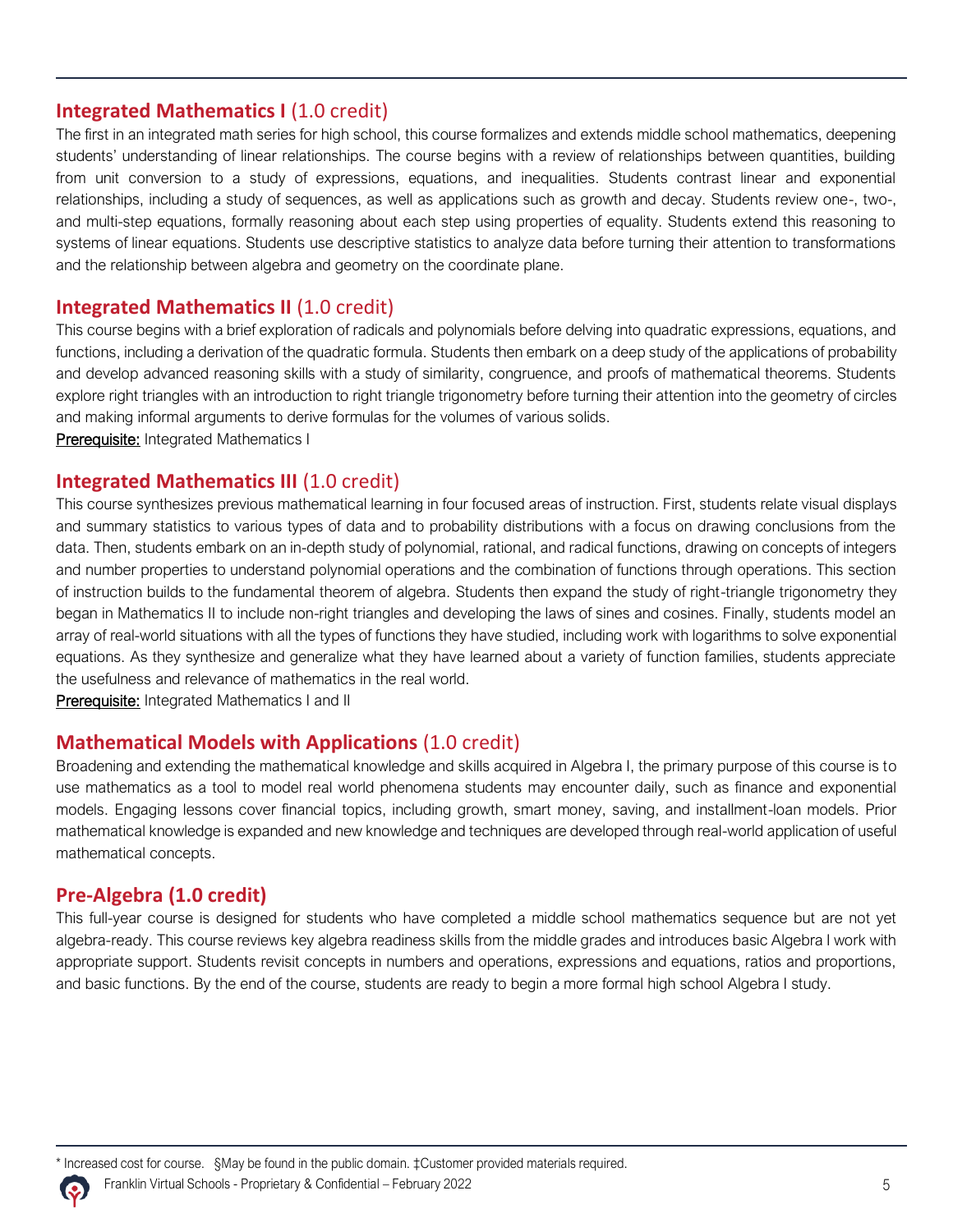#### **Pre-Calculus (1.0 credit) and Honors Pre-Calculus (1.0 credit)**

With an emphasis on function families and their representations, Precalculus is a thoughtful introduction to advanced studies leading to calculus. The course briefly reviews linear equations, inequalities, and systems and moves purposefully into the study of functions. Students then discover the nature of graphs and deepen their understanding of polynomial, rational, exponential, and logarithmic functions. Scaffolding rigorous content with clear instruc-tion, the course leads students through an advanced study of trigonometric functions, matrices, and vectors. The course concludes with a short study of probability and statistics.

#### **Trigonometry (0.5 credit)**

In this one-semester course, students use their geometry and algebra skills to begin their study of trigonometry. Students will be required to express understanding using qualitative, quantitative, algebraic, and graphing skills. This course begins with a quick overview of right-triangle relationships before introducing trigonometric functions and their applications. Students explore angles and radian measures, circular trigonometry, and the unit circle. Students extend their understanding to trigonometric graphs, including the effects of translations and the inverses of trigonometric functions. This leads to the laws of sines and cosines, followed by an in-depth exploration of trigonometric identities and applications. This course ends with an introduction to the polar coordinate system, complex numbers, and DeMoivre's theorem.

# <span id="page-6-0"></span>**ADVANCED PLACEMENT® MATH**

#### **AP® Calculus AB (1.0 credit) \*‡**

This college-level, yearlong course prepares students for the Advanced Placement (AP) Calculus AB Exam. Major topics of study in this full-year course include a re-view of pre-calculus, limits, derivatives, definite integrals, mathematical modeling of differential equations, and the applications of these concepts. Emphasis is placed on the use of technology to solve problems and draw conclusions. The course utilizes a multi-representative approach to calculus with concepts and problems expressed numerically, graphically, verbally, and analytically.

#### Customer-Provided Required Physical Materials:

- Finney, Ross L., Franklin D. Demana, Bet K. Waits, and Daniel Kennedy. *Calculus: Graphical, Numerical, Algebraic*, 5th ed. Boston: Pearson, 2016.
- AP-approved calculator

#### **AP® Statistics (1.0 credit)\*‡**

This yearlong, college-level course is designed to prepare students for the Advanced Placement (AP) Statistics exam. Major topics of study include exploring one-and two-variable data, sampling, experimentation, probability, sampling distributions, and statistical inference. These topics are organized into three big ideas: variation

and distribution, patterns and uncertainty, data-based predictions, decisions, and conclusions.

#### Customer-Provided Required Physical Materials:

- AP-approved calculator
- Starnes, Daren S., Tabor, Josh. *The Updated Practice of Statistics*, 6th ed., New York: W.H. Freeman & Co., 2020.

# <span id="page-6-1"></span>**HIGH SCHOOL SCIENCE**

#### **Biology (1.0 credit) and Honors Biology (1.0 credit)**

This compelling two-semester course engages students in the study of life and living organisms and examines biology and biochemistry in the real world. This is a yearlong course that encompasses traditional concepts in biology and en-courages exploration of new discoveries in this field of science. The components include biochemistry, cell biology, cell processes, heredity and reproduction, the evolution of life, taxonomy, human body systems, and ecology. This course includes both hands-on wet labs and virtual lab options.

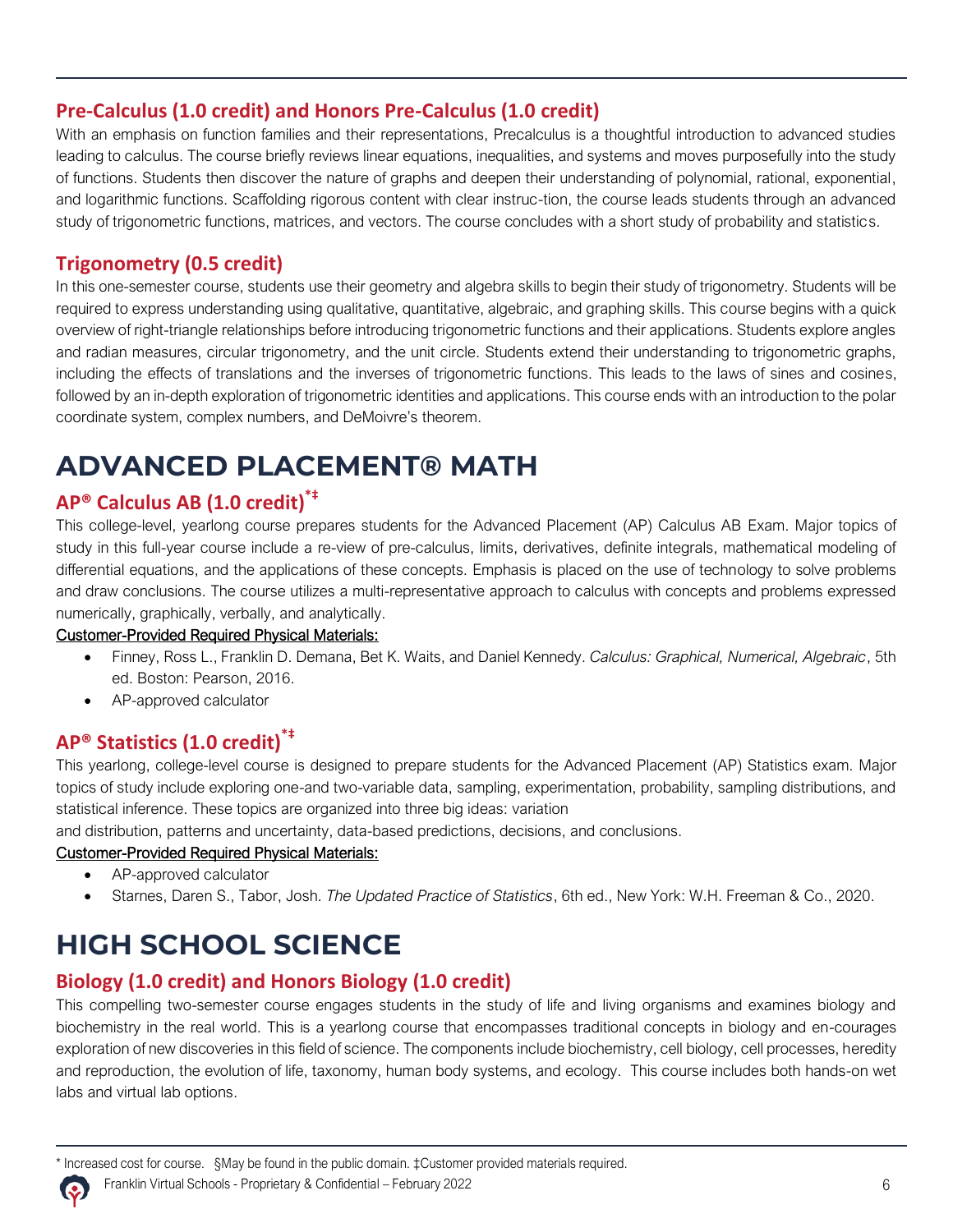#### **Chemistry (1.0 credit) and Honors Chemistry (1.0 credit)**

This rigorous, full-year course engages students in the study of the composition, properties, changes, and interactions of matter. The course covers the basic concepts of chemistry and includes eighteen virtual laboratory experi-ments that encourage higherorder thinking applications, with wet lab options if preferred. The components of this course include chemistry and its methods, the composition and properties of matter, changes and interactions of matter, factors affecting the interactions of matter, electrochemistry, organic chemistry, biochemistry, nuclear chemistry, mathematical applications, and applications of chemistry in the real world.

#### **Environmental Science (1.0 credit)**

Environmental science is a captivating and rapidly expanding field, and this two-semester course offers compelling lessons that cover many aspects of the field: ecology, the biosphere, land,forests and soil, water, energy and resources, and societies and policy. Through unique activities and material, high school students connect scientific theory and concepts to current, real-world dilemmas, providing them with opportunities for mastery in each of the segments throughout the semester.

#### **Physics (1.0 credit) and Honors Physics (1.0 credit)**

This full-year course acquaints students with topics in classical and modern physics. The course emphasizes conceptual understanding of basic physics principles, including Newtonian mechanics, energy, thermodynamics, waves, electricity, magnetism, and nuclear and modern physics. Throughout the course, students solve mathematical problems, reason abstractly, and learn to think critically about the physical world. The course also includes interactive virtual labs and hands-on lab options, in which students ask questions and create hypotheses.

# <span id="page-7-0"></span>**ADVANCED PLACEMENT® SCIENCE**

#### **AP® Environmental Science (1.0 credit)\*‡**

Environmental Science is a laboratory- and field-based course designed to provide students with the content and skills needed to understand the various interrelationships in the natural world, to identify and analyze environmental problems, and to propose and examine solutions to these problems. Since this is an online course, the laboratory- and field-based activities will be completed virtually and via experiments that students can easily perform at home with common materials. The course is intended to be the equivalent of a one-semester, (college-level) ecology course, which is taught over a full year in high school. The course encompasses human population dynamics, interrelationships in nature, energy flow, resources, environmental quality, human impact on environmental systems, and environmental law.

**Prerequisites:** Biology and Chemistry

#### Customer-Provided Required Physical Materials:

• Botkin, Daniel B. and Edward A. Keller (2007). Environmental Science: Earth as a Living Planet (7th ed.). John Wiley & Sons.

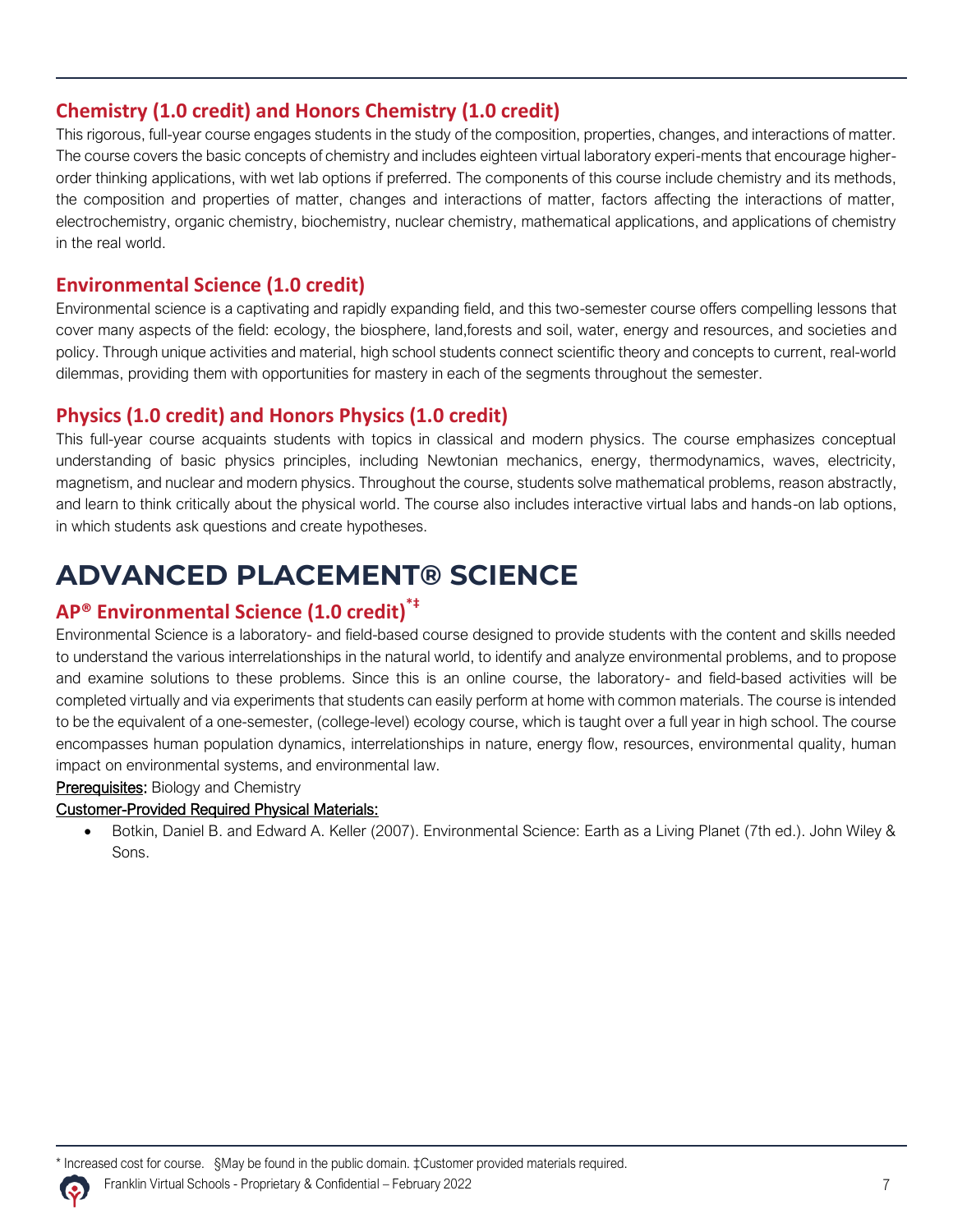# <span id="page-8-0"></span>**HIGH SCHOOL SOCIAL STUDIES**

#### **Economics (0.5 credit) and Honors Economics (0.5 credit)**

This semester-long course invites students to broaden their understanding of how economic concepts apply to their everyday lives- including microeconomic and macroeconomic theory and the characteristics of mixed-market economies, the role of government in a free-enterprise system and the global economy, and personal finance strategies. Throughout the course, students apply critical thinking skills while making practical economic choices. Students also master literacy skills through rigorous reading and writing activities. Students analyze data displays and write routinely and responsively in tasks and assignments that are based on scenarios, texts, activities, and examples. In more extensive, process-based writing lessons, students write full-length essays in informative and argumentative formats.

#### **Human Geography (1.0 credit)**

Examining current global issues that impact our world today, this course takes a thematic approach to understanding the development of human systems, human understanding of the world, and human social organization. Divided into two semesters, this high school course will challenge students to develop geographic skills, including learning to interpret maps, analyze data, and compare theories. Offering interactive content that will grow students' understanding of the development of modern civilization and human systems- from the agricultural revolution to the technological revolution- this course encourages students to analyze economic trends as well as compare global markets and urban environments.

#### **Psychology (1.0 credit)**

This two-semester course introduces high school students to the study of psychology and helps them master fundamental concepts in research, theory, and human behavior. Students analyze human growth, learning, personality, and behavior from the perspective of major theories within psychology, including the biological, psychosocial, and cognitive perspectives. From a psychological point of view, students investigate the nature of being human as they build a comprehensive understanding of traditional psychological concepts and contemporary perspectives in the field. Course components include an introduction to the history, perspectives, and research of psychology; an understanding of topics such as the biological aspects of psychology, learning, and cognitive development; the stages of human development; aspects of personality and intelligence; the classification and treatment of psychological disorders; and psychological aspects of social interactions.

#### **Survey of U.S. History (1.0 credit) and Honors Survey of U.S. History (1.0 credit)**

This one-year high school course presents a cohesive and comprehensive overview of the history of the United States, surveying the major events and turning points of U.S. history as it moves from the Era of Exploration through modern times. As students examine each era of history, they will analyze primary sources and carefully research events to gain a clearer understanding of the factors that have shaped U.S. history. In early units, students will assess the foundations of U.S. democracy while examining crucial documents. In later units, students will examine the effects of territorial expansion, the Civil War, and the rise of industrialization. they will also assess the outcomes of economic trends and the connections between culture and government. As the course draws to a close, students will focus their studies on the causes of cultural and political change in the modern age. Throughout the course, students will learn the importance of cultural diversity while examining history from different perspectives.

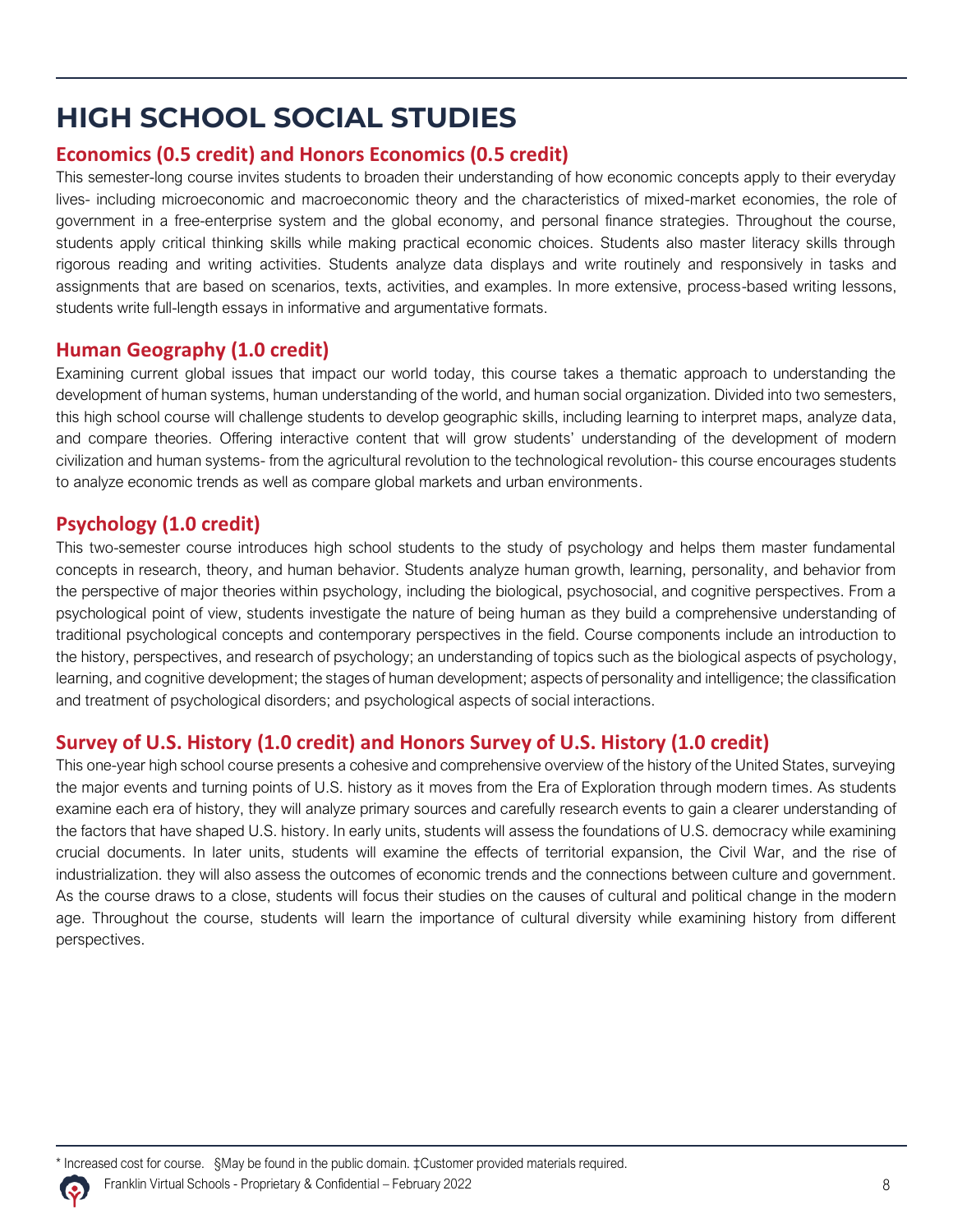#### **Survey of World History (1.0 credit) and Honors Survey of World History (1.0 credit)**

This yearlong course examines the major events and turning points of world history from ancient times to the present. Students investigate the development of classical civilizations in the Middle East, Africa, Europe, and Asia, and they explore the economic, political, and social revolutions that have transformed human history. At the end of the course, students conduct a rigorous study of modern history, allowing them to draw connections between past events and contemporary issues. The use of recurring themes, such as social history, democratic government, and the relationship between history and the arts, allows students to draw connections between the past and the present, among cultures, and among multiple perspectives. Throughout the course, students use a variety of primary and secondary sources, including legal documents, essays, historical writings, and political cartoons to evaluate the reliability of historical evidence and to draw conclusions about historical events.

#### **U.S. Government (1.0 credit) and Honors U.S. Government (1.0 credit)**

This semester-long course provides students with a practical understanding of the principles and procedures of government. The course begins by establishing the origins and founding principles of American government. After a rigorous review of the Constitution and its Amendments, students investigate the development and extension of civil rights and liberties. Lessons also introduce influential Supreme Court decisions to demonstrate the impact and importance of constitutional rights. The course builds on this foundation by guiding students through the function of government today and the role of citizens in the civic process and culminates in an examination of public policy and the roles of citizens and organizations in promoting policy changes. Throughout the course, students examine primary and secondary sources, including political cartoons, essays, and judicial opinions. Students also sharpen their writing skills in shorter tasks and assignments, and practice outlining and drafting skills by writing full informative and argumentative essays.

#### **U.S. History I and Honors U.S. History I (1.0 credit)**

U.S. History I is a yearlong course that dynamically explores the people, places, and events that shaped early United States history. This course stretches from the Era of Exploration through the Industrial Revolution, leading students through a careful examination of the defining moments that shaped the nation of today. Students begin by exploring the colonization of the New World and examining the foundations of colonial society. As they study the early history of the United States, students will learn critical-thinking skills by examining the constitutional foundations of U.S. government. Recurring themes such as territorial expansion, the rise of industrialization, and the significance of slavery will be examined in the context of how these issues contributed to the Civil War and Reconstruction.

#### **U.S. History II and Honors U.S. History II (1.0 credit)**

U.S. History II is a yearlong course that examines the major events and turning points of U.S. history from the Industrial Revolution through the modern age. The course leads students toward a clearer understanding of the patterns, processes, and people that have shaped U.S. history. As students progress through each era of modern U.S. history, they will study the impact of dynamic leadership and economic and political change on our country's rise to global prominence. Students will also examine the influence of social and political movements on societal change and the importance of modern cultural and political developments. Recurring themes lead students to draw connections between the past and the present, between cultures, and among multiple perspectives.

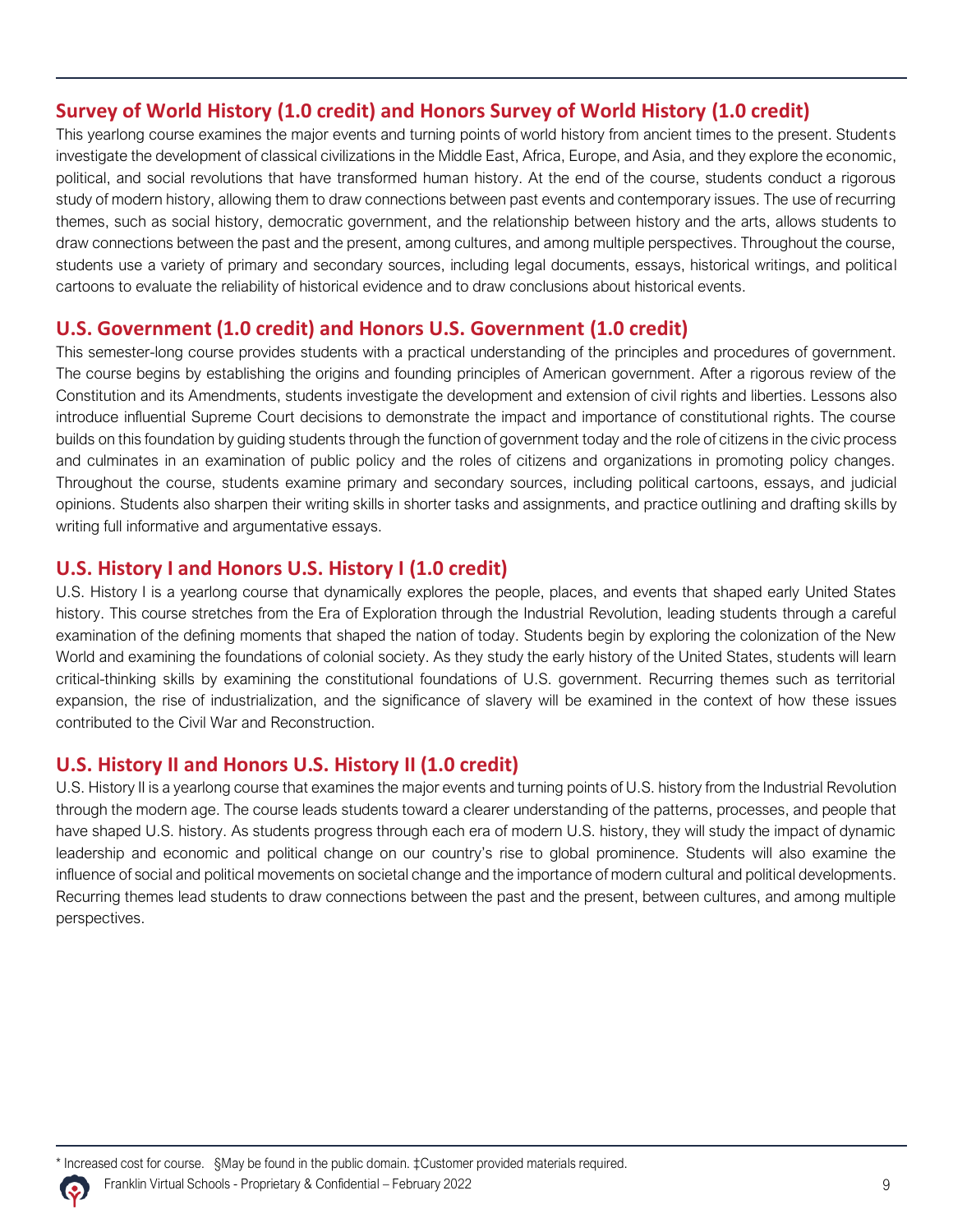# <span id="page-10-0"></span>**ADVANCED PLACEMENT® SOCIAL STUDIES**

#### **AP® Human Geography (1.0 credit)\*‡**

Human Geography is a college-level course designed to prepare students for the Advanced Placement Human Geography Exam. The goal of the course is to provide students with a geographic perspective through which to view the world. Through a combination of direct instruction, documentary videos, and online readings, students will explore geographic concepts, theories, and models; human-environment interactions; and interactions among human systems. Topics covered include population, culture, political organization of space, agricultural land use, industrialization, and urban land use. Students will demonstrate their understanding and acquisition of skills through essays, document-based questions, student collaborative activities, and practice AP exams.

#### Customer-Provided Required Physical Materials:

• Rubenstein, James M. *The Cultural Landscape: An Introduction to Human Geography*. 11th ed. New York: Prentice Hall, 2014.

#### **AP® Psychology (1.0 credit)\*‡**

Psychology will introduce students to the systematic study of the behavior and mental processes of human means and animals. Students are exposed to the psychological facts, principles, and phenomena associated with the major fields within psychology. Students also learn about the methods psychologists use in their science and practice. The major aim of this course is to provide each student with a learning experience equivalent to that obtained in most introductory college psychology courses. In addition, this course has been designed to help students successfully achieve a passing score on the AP exam.

#### Customer-Provided Required Physical Materials:

- Myers, David G. *Myer's Psychology for AP®,* 2nd ed. New York: Worth Publishers, 2014
- Hock, Roger R. *Forty Studies That Changed Psychology*, 7th ed. Upper Saddle River, NJ: Pearson, 2012.

#### **AP® U.S. Government and Politics (0.5 credit) \*‡**

This is a one-semester college-level course designed to prepare students for the Advanced Placement (AP) US Government and Politics exam. The goal of this course is to explore and analyze important US government and politics concepts. Students will demonstrate their understanding and acquisition of skills through written work, project-based activities, and practice exams.

#### Customer-Provided Required Physical Materials:

- Wilson, James Q., John Dilulio Jr., and Meena Bose. *American Government: Institutions and Policies*.16th ed. Boston: Cengage Learning, 2019.
- Woll, Peter. *American Government: Readings and Cases*. 19th ed. Chicago: Pearson Education, 2012.

#### **AP® U.S. History (1.0 credit) \*‡**

This course surveys the history of the United States from the settlement of the New World to modern times and prepares students for the new 2015 AP U.S. History exam. The course emphasizes themes such as national identity, economic transformation, immigration, politics, international relations, geography, and social and cultural change. Students learn to assess historical materials, weigh the evidence and interpretations presented in historical scholarship, and analyze and express historical understanding in writing.

#### Customer-Provided Required Physical Materials:

- Henretta, James. *America's History*, Eighth Edition, Boston and New York: Bedford/St. Martin's, 2014.
- Sheets, Kevin. *Sources for America's History* Volume I. Eighth Edition, Boston and New York: Bedford/St. Martin's, 2014.
- Sheets, Kevin. *Sources for America's History Volume II.* Eighth Edition, Boston and New York: Bedford/St. Martin's, 2014.

\* Increased cost for course. §May be found in the public domain. ‡Customer provided materials required.

Franklin Virtual Schools - Proprietary & Confidential – February 2022 10

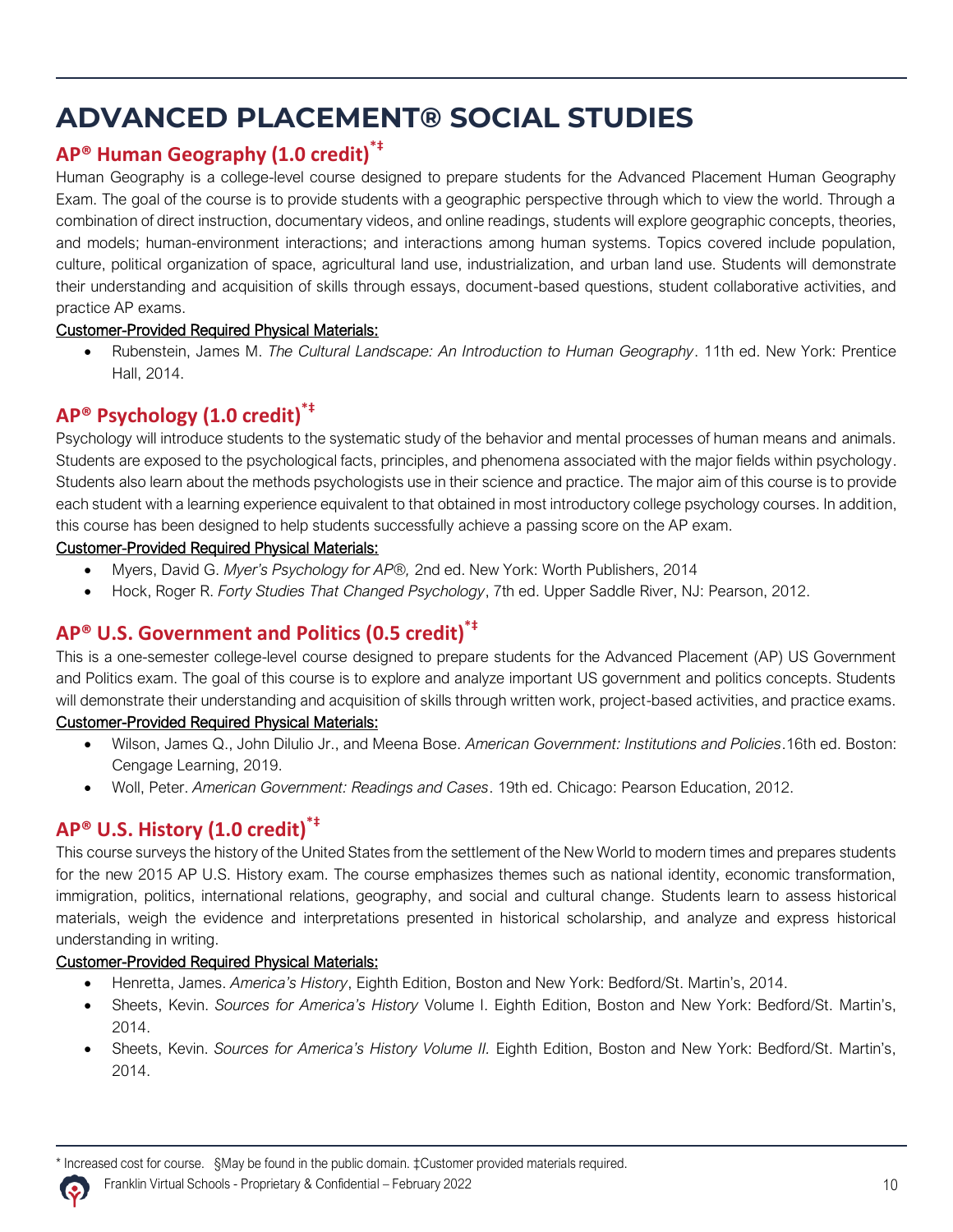#### **AP® World History: Modern (1.0 credit)\*‡**

This advanced study of world history explores historical themes common to societies around the world and across time periods, from 1200 to the present day. Emphasis is placed on document analysis, historical thinking skills, reasoning processes, and essay writing. Students will demonstrate their understanding and acquisition of skills through written work, document-based questions, projectbased activities, and practice exams.

#### Customer-Provided Required Physical Materials:

- Strayer, Robert W., and Eric W. Nelson. *Ways of the World: A Global History with Sources for AP.* 4th ed. Boston: Bedford/St. Martin's, 2019.
- Reilly, Kevin. *Worlds of History, A Comparative Reader for Advanced Placement*. 5th ed. Boston: Bedford/St. Martin's, 2013.

# <span id="page-11-0"></span>**HIGH SCHOOL WORLD LANGUAGES**

#### **Chinese I (1.0 credit)‡**

High school students begin their introduction to Chinese with fundamental building blocks in four key areas of foreign language study: listening comprehension, speaking, reading, and writing. Each unit consists of an ongoing adventure story, a new vocabulary theme and grammar concept, numerous interactive games reinforcing vocabulary and grammar, reading and listening comprehension activities, speaking and writing activities, and multimedia cultural presentations covering major Chinese-speaking countries.

Customer-Provided Required Physical Materials: Chinese-English dictionary

#### **Chinese II (1.0 credit)‡**

Students in high school continue their introduction to Chinese in this second-year course with review of fundamental building blocks in four key areas of foreign language study: listening comprehension, speaking, reading, and writing. Each unit consists of an ongoing adventure story, a new vocabulary theme and grammar concept, numerous interactive games reinforcing vocabulary and grammar, reading and listening comprehension activities, speaking and writing activities, and multimedia cultural presentations covering major Chinese-speaking countries.

Prerequisite: Chinese I

Customer-Provided Required Physical Materials: Chinese-English dictionary

#### **French I (1.0 credit)‡**

Students in high school begin their introduction to French with fundamental building blocks in four key areas of foreign language study: listening comprehension, speaking, reading, and writing. Each unit consists of an ongoing adventure story, a new vocabulary theme and grammar concept, numerous interactive games reinforcing vocabulary and grammar, reading and listening comprehension activities, speaking and writing activities, and multimedia cultural presentations covering major Frenchspeaking areas in Europe and across the globe.

Customer-Provided Required Physical Materials: French-English dictionary is recommended

#### **French II (1.0 credit)‡**

Students continue their introduction to French in this second-year, high school language course with review of fundamental building blocks in four key areas of foreign language study: listening comprehension, speaking, reading, and writing. Each unit consists of an ongoing adventure story, a new vocabulary theme and grammar concept, numerous interactive games reinforcing vocabulary and grammar, reading and listening comprehension activities, speaking and writing activities, and cultural presentations covering major French-speaking areas across the globe, and assessments.

Prerequisite: French I

Customer-Provided Required Physical Materials: French-English dictionary is recommended

\* Increased cost for course. §May be found in the public domain. ‡Customer provided materials required.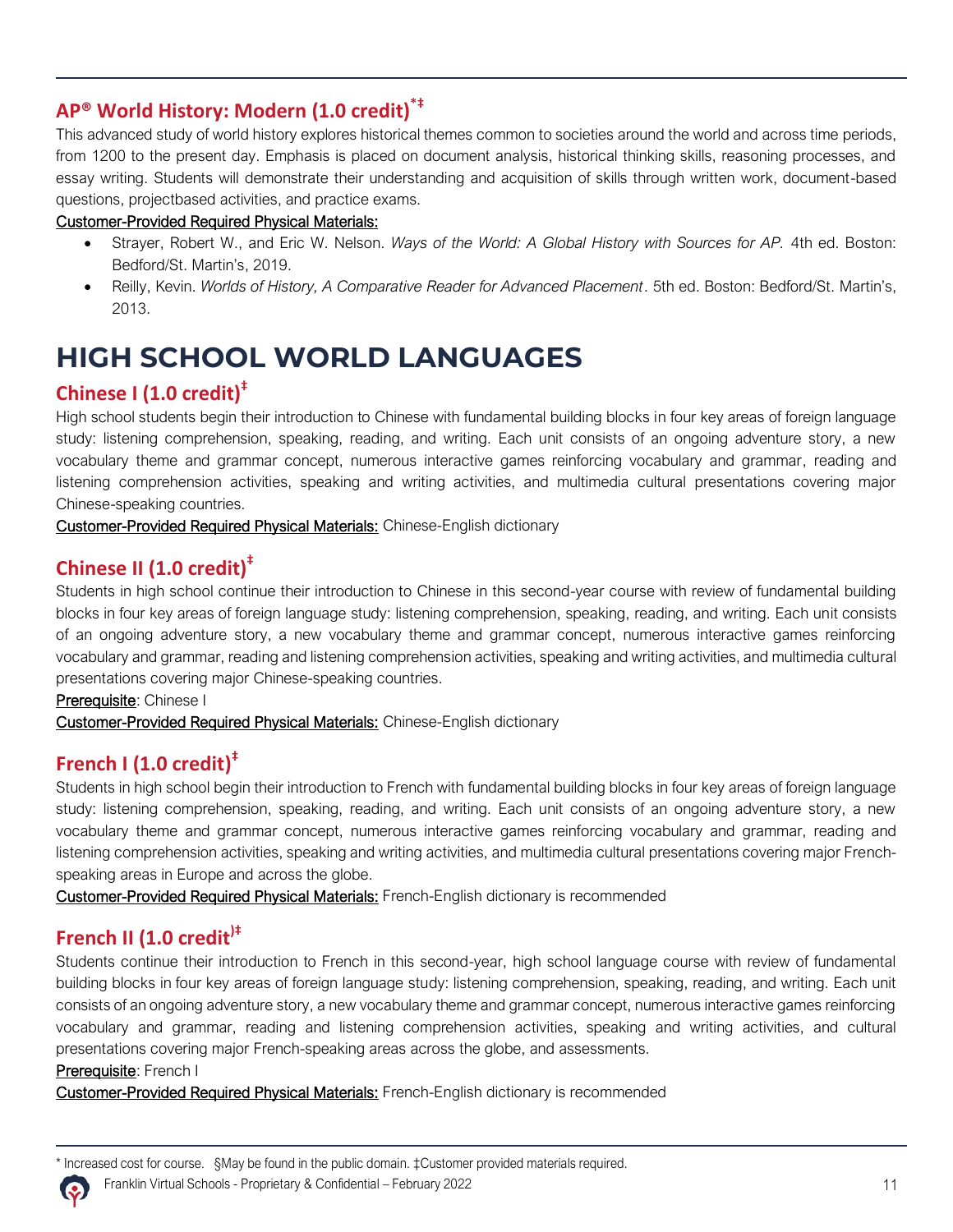#### **French III (1.0 credit)‡**

In this expanding engagement with French, high school students deepen their focus on four key skills in foreign language acquisition: listening comprehension, speaking, reading, and writing. In addition, students read significant works of literature in French and respond orally or in writing to these works. Continuing the pattern and building on what students encountered in the first two years, each unit consists of a new vocabulary theme and grammar concept, numerous interactive games reinforcing vocabulary and grammar, reading and listening comprehension activities, speaking and writing activities, and multimedia cultural presentations covering major French-speaking areas in Europe and the Americas.

Prerequisites: French I and French II

Customer-Provided Required Physical Materials: French-English dictionary is recommended

#### **German I (1.0 credit)‡**

High school students begin their introduction to German with fundamental building blocks in four key areas of foreign language study: listening comprehension, speak-ing, reading, and writing. Each unit consists of an ongoing adventure story, a new vocabulary theme and grammar concept, numerous interactive games reinforcing vocabulary and grammar, reading and listening comprehension activities, speaking and writing activities, and cultural presentations covering major German-speaking areas in Europe.

Customer-Provided Required Physical Materials: Langenscheidt's Standard German Dictionary

#### **German II (1.0 credit)‡**

Students continue their introduction to high school German in this second-year course with review of fundamental building blocks in four key areas of foreign language study: listening comprehension, speaking, reading, and writing. Each unit consists of an ongoing adventure story, a new vocabulary theme and grammar concept, numerous interactive games reinforcing vocabulary and grammar, reading and listening comprehension activities, speaking and writing activities, and cultural presentations covering major German-speaking areas in Europe.

#### Prerequisite: German I

Customer-Provided Required Physical Materials: Langenscheidt's Standard German Dictionary

#### **Latin I (1.0 credit)‡**

High school students begin their introduction to Latin with fundamental building blocks in four key areas of foreign language study: listening comprehension, speaking, reading, and writing. Each unit consists of a new vocabulary theme and grammar concept, numerous interactive games reinforcing vocabulary and grammar, reading and listening comprehension activities, speaking and writing activities, and cultural presentations covering significant aspects of Roman culture or their modern-day manifestations, and assessments.

Customer-Provided Required Physical Materials: Bantam New College Latin & English Dictionary

#### **Latin II (1.0 credit)‡**

Students continue their introduction to high school Latin by continuing to cover the fundamental building blocks in four key areas of foreign language study: listening comprehension, speaking, reading, and writing. Each unit consists of a new vocabulary theme and grammar concept, a notable ancient myth in Latin, numerous interactive games reinforcing vocabulary and grammar, reading and listening comprehension activities, speaking and writing activities, and cultural presentations covering significant aspects of Roman culture or their modern-day manifestations, and assessments.

#### Prerequisite: Latin I

Customer-Provided Required Physical Materials: Bantam New College Latin & English Dictionary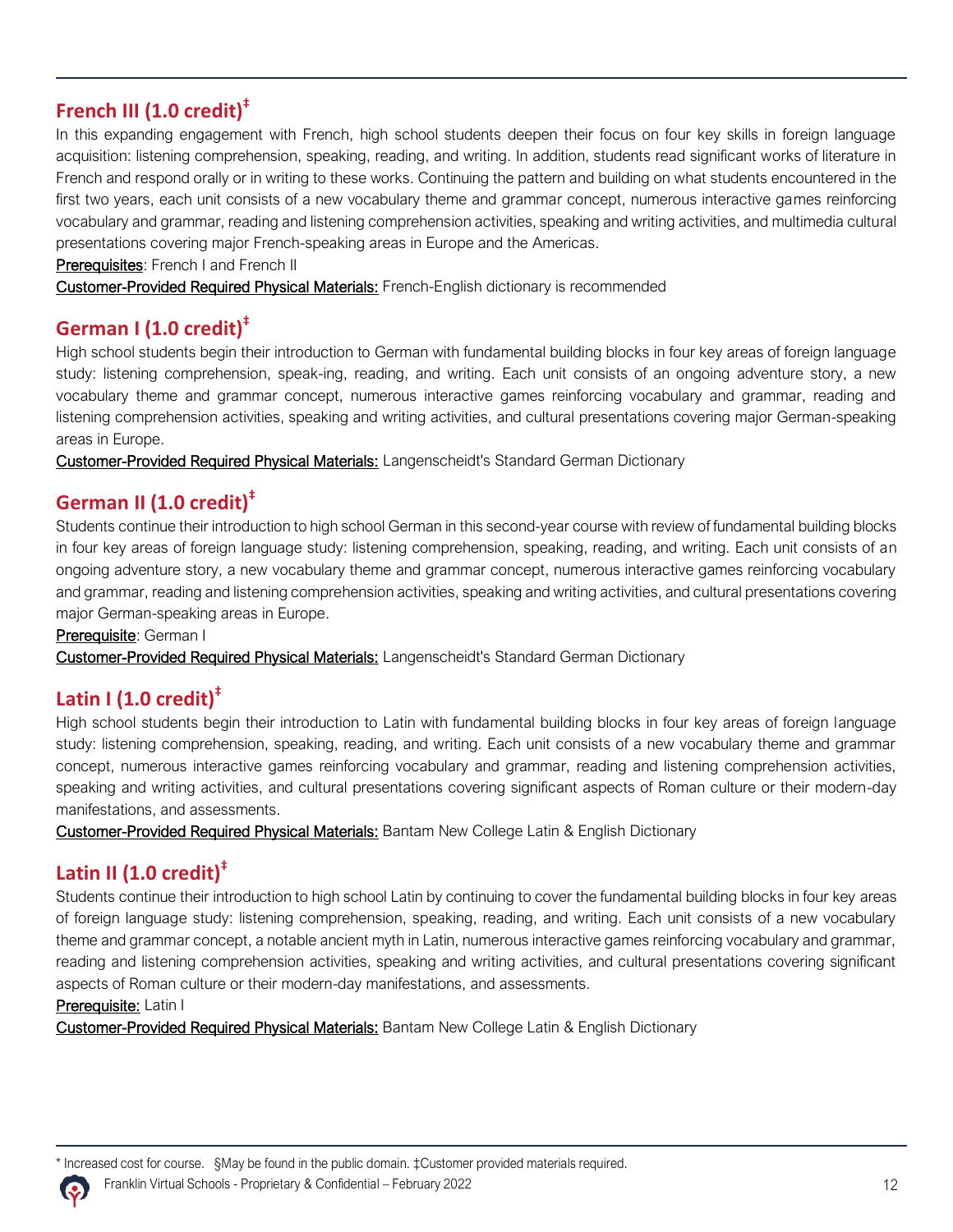#### **Spanish I (1.0 credit)‡**

Students begin their introduction to high school Spanish with fundamental building blocks in four key areas of foreign language study: listening comprehension, speaking, reading, and writing. Each unit consists of an ongoing adventure story, a new vocabulary theme and grammar concept, numerous interactive games reinforcing vocabulary and grammar, reading and listening comprehension activities, speaking and writing activities, and multimedia cultural presentations covering major Spanishspeaking areas in Europe and the Americas.

Customer-Provided Required Physical Materials: Vox Everyday Spanish and English Dictionary

#### **Spanish II (1.0 credit)‡**

High school students continue their introduction to Spanish with fundamental building blocks in four key areas of foreign language study: listening comprehension, speaking, reading, and writing. Each unit consists of an ongoing adventure story, a new vocabulary theme and grammar concept, numerous interactive games reinforcing vocabulary and grammar, reading and listening comprehension activities, speaking and writing activities, cultural presentations covering major Spanish-speaking areas in Europe and the Americas, and assessments.

#### Prerequisite: Spanish I

Customer-Provided Required Physical Materials: Vox Everyday Spanish and English Dictionary

#### **Spanish III (1.0 credit)‡**

In this expanding engagement with Spanish, high school students deepen their focus on four key skills in foreign language acquisition: listening comprehension, speaking, reading, and writing. In addition, students read significant works of literature in Spanish and respond orally or in writing to these works. Continuing the pattern and building on what students encountered in the first two years, each unit consists of a new vocabulary theme and grammar concept, numerous interactive games reinforcing vocabulary and grammar, reading and listening comprehension activities, speaking and writing activities, and multimedia cultural presentations covering major Spanish-speaking areas in Europe and the Americas.

#### Prerequisites: Spanish I and Spanish II

Customer-Provided Required Physical Materials: Vox Everyday Spanish and English Dictionary

# <span id="page-13-0"></span>**HIGH SCHOOL ELECTIVES**

#### **Career Planning and Development (1.0 credit)**

Introducing high school students to the working world, this course provides the knowledge and insight necessary to compete in today's challenging job market. This relevant and timely course helps students investigate careers as they apply to personal interests and abilities, develop skills and job search documents needed to enter the workforce, explore the rights of workers and traits of effective employees, and address the importance of professionalism and responsibility as careers change and evolve. This two-semester course includes lessons in which students create a self-assessment profile, a cover letter, and a résumé that can be used in their educational or career portfolio.

#### **Computer Applications: Office® 2016 (1.0 credit)**

This full-year course introduces students to the features and functionality of the most widely used productivity software in the world: Microsoft® Office®. Through video instruction, interactive skill demonstrations, and numerous hands-on practice assignments, students learn to develop, edit and share Office 2016 documents for both personal and professional use. By the end of this course, students will have developed basic proficiency in the most common tools and features of the Microsoft Office suite of applications: Word®, Excel®, PowerPoint®, and Outlook®.

Franklin Virtual Schools - Proprietary & Confidential – February 2022 13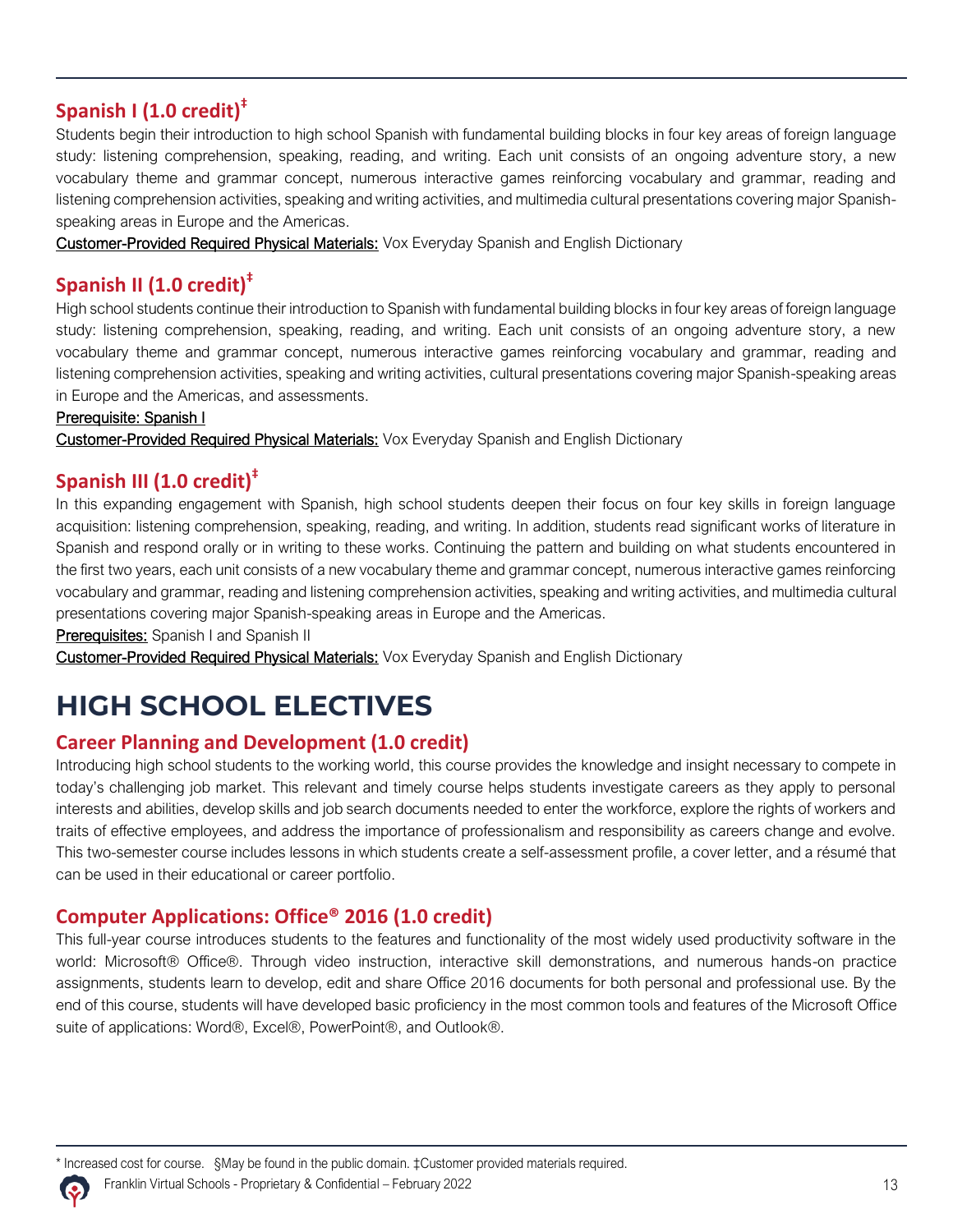#### **Foundations of Personal Wellness (1.0 credit)**

Exploring a combination of health and fitness concepts, this comprehensive and cohesive course explores all aspects of wellness. Offered as a two-semester course designed for high school students, coursework uses pedagogical planning to ensure that students explore fitness and physical health and encourages students to learn about the nature of social interactions and how to plan a healthy lifestyle.

#### **Health Science Concepts (1.0 credit)**

This yearlong course introduces high school students to the fundamental concepts of anatomy and physiology- including the organization of the body, cellular functions, and the chemistry of life. As they progress through each unit, students learn about the major body systems, common diseases and disorders, and the career specialties associated with each system. Students investigate basic medical terminology as well as human reproduction and development. Students are introduced to these fundamental health science concepts through direct instruction, interactive tasks, and practice assignments. This course is intended to provide students with a strong base of core knowledge and skills that can be used in a variety of health science career pathways.

#### **Introduction to Art (0.5 credit)**

Covering art appreciation and the beginning of art history, this course encourages students to gain an understanding and appreciation of art in their everyday lives. Presented in an engaging format, Intro to Art provides an overview of many introductory themes: the definition of art, the cultural purpose of art, visual elements of art, terminology and principles of design, and twoand three-dimensional media and techniques. Tracing the history of art, high school students enrolled in the course also explore the following time periods and places: prehistoric art, art in ancient civilizations, and world art before 1400.

#### **Introduction to Business** (1.0 credit)

In this two-semester introductory course, students learn the principles of business using real-world examples—learning what it takes to plan and launch a product or service in today's fast paced business environment course covers an introduction to economics, costs and profit, and different business types. Students are introduced to techniques for managing money, personally and as a business, and taxes and credit; the basics financing a business; how a business relates to society both locally and globally; how to identify a business opportunity; and techniques for planning, executing, and marketing a business to respond to that opportunity.

#### **Introduction to Coding (0.5 credit)**

Introduction to Coding covers a basic introduction to the principles of programming, including algorithms and logic. Students engage in hands-on programming tasks in the Python programming language as they write and test their own code using the approaches real programmers use in the field. Students will program with variables, functions and arguments, and lists and loops, providing a solid foundation for more advanced study as well as practical skills they can use immediately.

#### **Introduction to Communications and Speech (0.5 credit)**

Beginning with an introduction that builds student understanding of the elements, principles, and characteristics of human communication, this course offers fascinating insight into verbal and nonverbal messages and cultural and gender differences in the areas of listening and responding. High school students enrolled in this one-semester course will be guided through engaging lectures and interactive activities, exploring themes of self-awareness and perception in communication. The course concludes with units on informative and persuasive speeches, and students are given the opportunity to critique and analyze speeches.

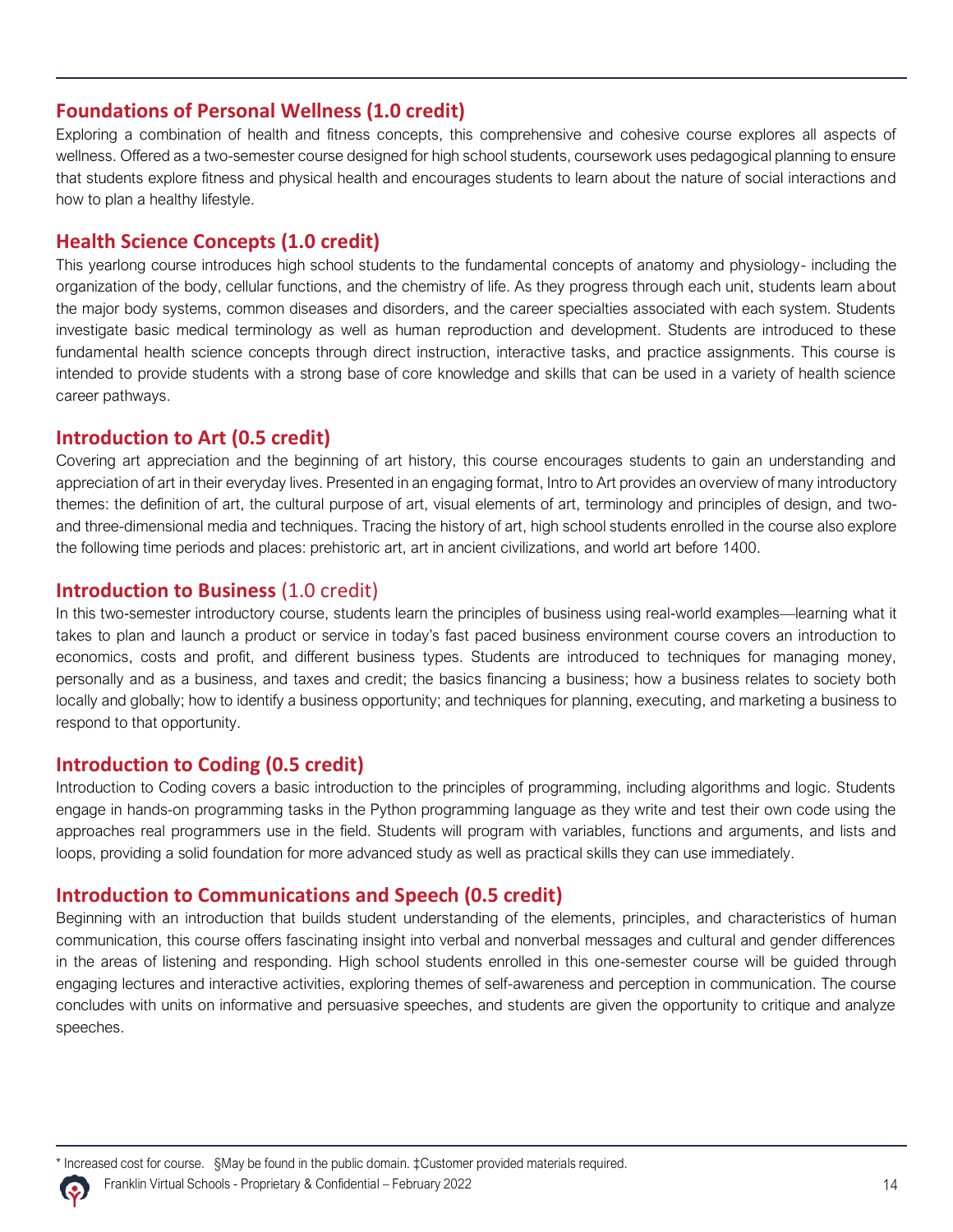#### **Introduction to Health Science (1.0 credit)**

This high school course introduces students to a variety of healthcare careers, as they develop the basic skills required in all health and medical sciences. In addition to learning the key elements of the U.S. healthcare system, students learn terminology, anatomy and physiology, pathologies, diagnostic and clinical procedures, therapeutic interventions, and the fundamentals of medical emergency care. Throughout the course, instructional activities emphasize safety, professionalism, accountability, and efficiency for workers within the health care field.

#### **Introduction to Information Technology (1.0 credit)**

This course introduces students to the essential technical and professional skills required in the field of lnformation Technology (IT). Through hands-on projects and written assignments, students gain an understanding of the operation of computers, computer networks, Internet fundamentals, programming, and computer support. Students also learn about the social impact of technological change and the ethical issues related to technology. Throughout the course, instructional activities emphasize safety, professionalism, accountability, and efficiency for workers within the field of IT.

#### **Introduction to Network Systems (0.5 credit)**

This semester-long course introduces students to the fundamental technology and concepts that make networking systems possible. The most important concept introduced is that of the OSI reference model and its bottom four layers, which are most directly concerned with networking instead of computing. The course explores the software and hardware supporting LANs, WANs, and Wi-Fi networks. Students are introduced to the protocols in the TCP/IP stack that are used to communicate across a network, and to networking hardware, including hubs, switches, bridges, routers, and transmission media. Students explore questions of security, network management, and network operating systems.

#### **Personal Finance (0.5 credit)**

This introductory finance course teaches what it takes to understand the world of finance and make informed decisions about managing finances. Students learn more about economics and become more confident in setting and researching financial goals as they develop the core skills needed to be successful. In this one-semester course, students learn how to open bank accounts, invest money, apply for loans, apply for insurance, explore careers, manage business finances, make decisions about major purchases, and more. Students will be inspired by stories from finance professionals and individuals who have reached their financial goals.

#### **Pharmacy Technician (1.0 credit)**

This two-semester course prepares students for employment as a Certified Pharmacy Technician (CPhT) and covers the skills needed for the pharmacy technician field. Through direct instruction, interactive skills demonstrations, and practice assignments, students learn the basics of pharmacy assisting, including various pharmacy calculations and measurements, pharmacy law, pharmacology, medical terminology and abbreviations, medicinal drugs, sterile techniques, USP 795 and 797 standards, maintenance of inventory, patient record systems, data processing automation in the pharmacy, and employability skills. Successful completion of this course prepares the student for national certification for employment as a Certified Pharmacy Technician (CPhT).

#### **Sociology (0.5 credit)**

Providing insight into the human dynamics of our diverse society, this is an engaging, one-semester course that delves into the fundamental concepts of sociology. This interactive course, designed for high school students, covers cultural diversity and conformity, basic structures of society, individuals and socialization, stages of human development as they relate to sociology, deviance from social norms, social stratification, racial and ethnic interactions, gender roles, family structure, the economic and political aspects of sociology, the sociology of public institutions, and collective human behavior, both historically and in modern times.

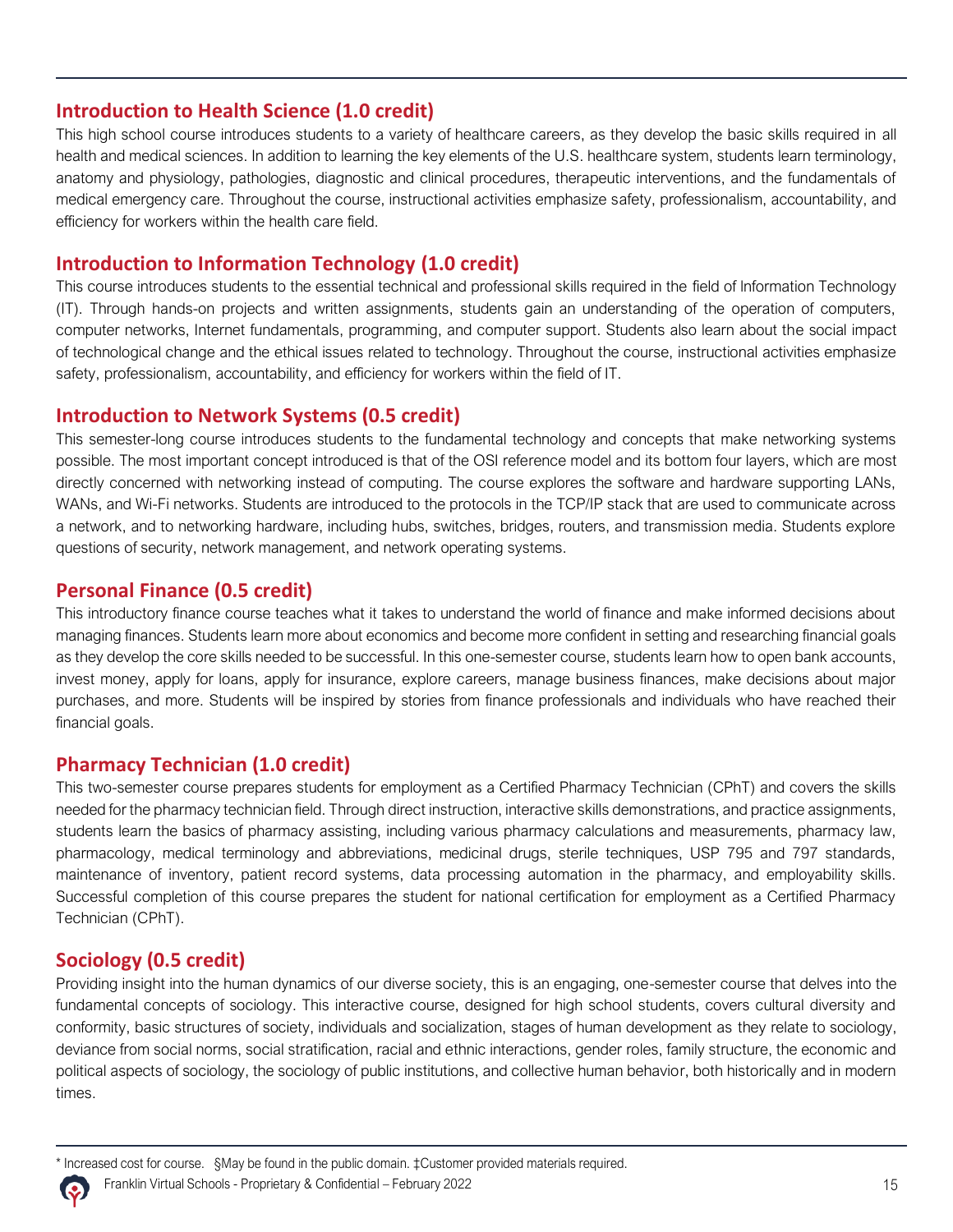#### **Strategies for Academic Success (0.5 credit)**

Offering a comprehensive analysis of different types of motivation, study habits, and learning styles, this one-semester course encourages high school and middle school students to take control of their learning by exploring varying strategies for success. Providing engaging lessons that will help students identify what works best for them individually, this one-semester course covers important study skills, such as strategies for taking high-quality notes, memorization techniques, test-taking strategies, benefits of visual aids, and reading techniques.

#### **Virtual Tutor: ACT® (0.5 credit)**

This course provides students with the opportunity to prepare to successfully complete the ACT® college-entrance exam. Onscreen teachers demystify the exam with an overview of the exam and its content, as well as proven test-taking strategies. Practice tests diagnose and target areas of opportunity, and students are prescribed individual study paths. The learning experience includes video-based instruction by highly qualified teachers, interactive assignments, and frequent assessment opportunities to track progress.

#### **Virtual Tutor: GED® (0.5 credit)**

This test preparation course effectively prepares students for all sections of the GED® exam. Course content is broken into strands, allowing students to focus on each subject extensively before moving on to the next area of study. Within each strand, a diagnostic pretest identifies students' strengths and weaknesses and tailors a personalized study plan for each test-taker.

#### **Virtual Tutor: SAT® (0.5 credit)**

This test preparation course effectively prepares students for all sections of the SAT® exam. Course content is broken into strands, allowing students to focus on each subject extensively before moving on to the next area of study. Within each strand, a diagnostic pretest identifies students' strengths and weaknesses and tailors a personalized study plan for each test-taker.